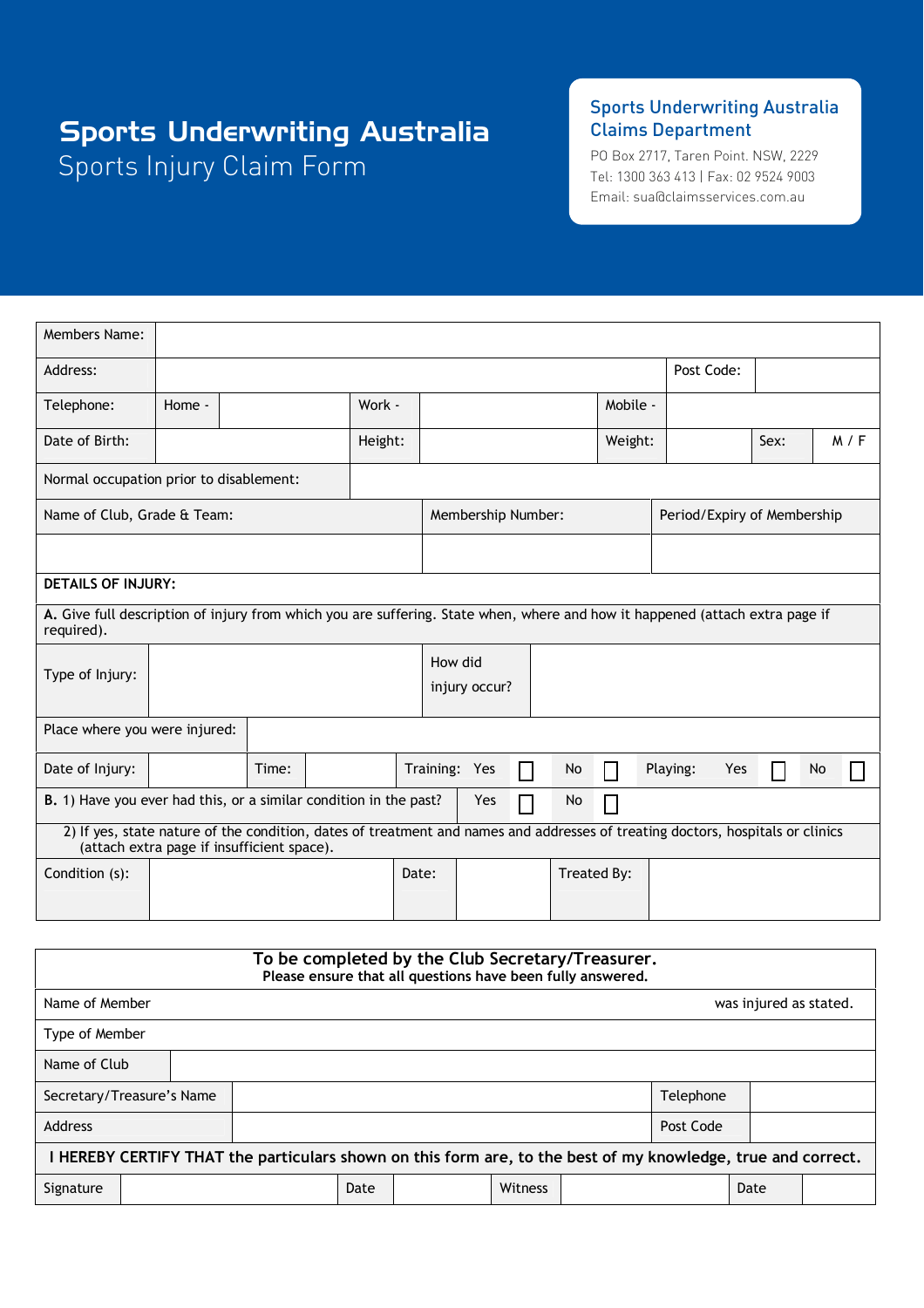| Details of Non Medicare expenses claimed.<br>NB Only forward accounts for services which are not subject to a Medicare rebate<br>le. Physiotherapy, Chiropractic, Ambulance, Private Hospitals, Dental etc. |           |                 |                              |                           |      |                       |    |  |
|-------------------------------------------------------------------------------------------------------------------------------------------------------------------------------------------------------------|-----------|-----------------|------------------------------|---------------------------|------|-----------------------|----|--|
| No L<br>Yes $\Box$<br>Are you a member of a private health fund?<br>If yes, which one?                                                                                                                      |           |                 |                              |                           |      |                       |    |  |
| <b>Hospital Cover</b><br>Yes<br>No<br>Extras covering dental, physio, etc.<br>Yes<br>No                                                                                                                     |           |                 |                              |                           |      |                       |    |  |
| Date of Treatment Name of Provider                                                                                                                                                                          |           | Type of Service | Amount                       | <b>Health Fund Rebate</b> |      | <b>Amount Claimed</b> |    |  |
| a)                                                                                                                                                                                                          |           |                 |                              |                           |      |                       |    |  |
| b)                                                                                                                                                                                                          |           |                 |                              |                           |      |                       |    |  |
| C)                                                                                                                                                                                                          |           |                 |                              |                           |      |                       |    |  |
| d)                                                                                                                                                                                                          |           |                 |                              |                           |      |                       |    |  |
| When did you first consult a physician for this condition?                                                                                                                                                  |           |                 |                              |                           |      |                       |    |  |
|                                                                                                                                                                                                             |           |                 |                              |                           |      |                       |    |  |
| When did you become totally disabled (unable to work)?<br>When were you able to again perform part of your occupational duties?                                                                             |           |                 |                              |                           |      |                       |    |  |
|                                                                                                                                                                                                             |           |                 |                              |                           |      |                       |    |  |
| If still totally disabled, when do you expect your disability to terminate?                                                                                                                                 |           |                 |                              |                           |      |                       |    |  |
| When will you resume playing?                                                                                                                                                                               |           |                 |                              |                           |      |                       |    |  |
| Hospital                                                                                                                                                                                                    | Addresses |                 |                              |                           | From |                       | To |  |
|                                                                                                                                                                                                             |           |                 |                              |                           |      |                       |    |  |
| a. Give name and address and telephone numbers of all attending physicians. (attach extra page if insufficient space.)                                                                                      |           |                 |                              |                           |      |                       |    |  |
| Name                                                                                                                                                                                                        |           | Address         |                              |                           |      | Telephone             |    |  |
| b. Give name and address and telephone numbers of usual family physicians. (attach extra page if insufficient space)                                                                                        |           |                 |                              |                           |      |                       |    |  |
| Name                                                                                                                                                                                                        |           | Address         |                              |                           |      | Telephone             |    |  |
|                                                                                                                                                                                                             |           |                 |                              |                           |      |                       |    |  |
|                                                                                                                                                                                                             |           |                 |                              |                           |      |                       |    |  |
| 1. IF SELF EMPLOYED<br>(Please attach proof of earnings over past 12 months eg. Tax Return)                                                                                                                 |           |                 | <b>LOSS OF INCOME CLAIMS</b> |                           |      |                       |    |  |
| Who is your accountant?                                                                                                                                                                                     |           |                 |                              |                           |      |                       |    |  |
| Name                                                                                                                                                                                                        |           | Address         |                              |                           |      | Telephone             |    |  |
|                                                                                                                                                                                                             |           |                 |                              |                           |      |                       |    |  |
| 2. IF EMPLOYED AS A WAGE EARNER<br>(To be completed by your employer)                                                                                                                                       |           |                 |                              |                           |      |                       |    |  |
|                                                                                                                                                                                                             |           |                 |                              |                           |      |                       |    |  |
|                                                                                                                                                                                                             |           |                 |                              |                           |      |                       |    |  |
| He/She has been incapacitated since  and is expected to/did resume duties on                                                                                                                                |           |                 |                              |                           |      |                       |    |  |
| per week.                                                                                                                                                                                                   |           |                 |                              |                           |      |                       |    |  |
| During this period of incapacity he/she received:                                                                                                                                                           |           |                 |                              |                           |      |                       |    |  |
| a)                                                                                                                                                                                                          |           |                 |                              |                           |      |                       |    |  |
| Normal pay \$  b) Sick pay \$  c) Workers Compensation \$                                                                                                                                                   |           |                 |                              |                           |      |                       |    |  |
| d) Other (please specify) \$                                                                                                                                                                                |           |                 |                              |                           |      |                       |    |  |
|                                                                                                                                                                                                             |           |                 |                              |                           |      |                       |    |  |
|                                                                                                                                                                                                             |           |                 |                              |                           |      |                       |    |  |
| His/Her sick leave entitlements at date of injury is  days.                                                                                                                                                 |           |                 |                              |                           |      |                       |    |  |
|                                                                                                                                                                                                             |           |                 |                              |                           |      |                       |    |  |
|                                                                                                                                                                                                             |           |                 |                              |                           |      |                       |    |  |
|                                                                                                                                                                                                             |           |                 |                              |                           |      |                       |    |  |
|                                                                                                                                                                                                             |           |                 |                              |                           |      |                       |    |  |
|                                                                                                                                                                                                             |           |                 |                              |                           |      |                       |    |  |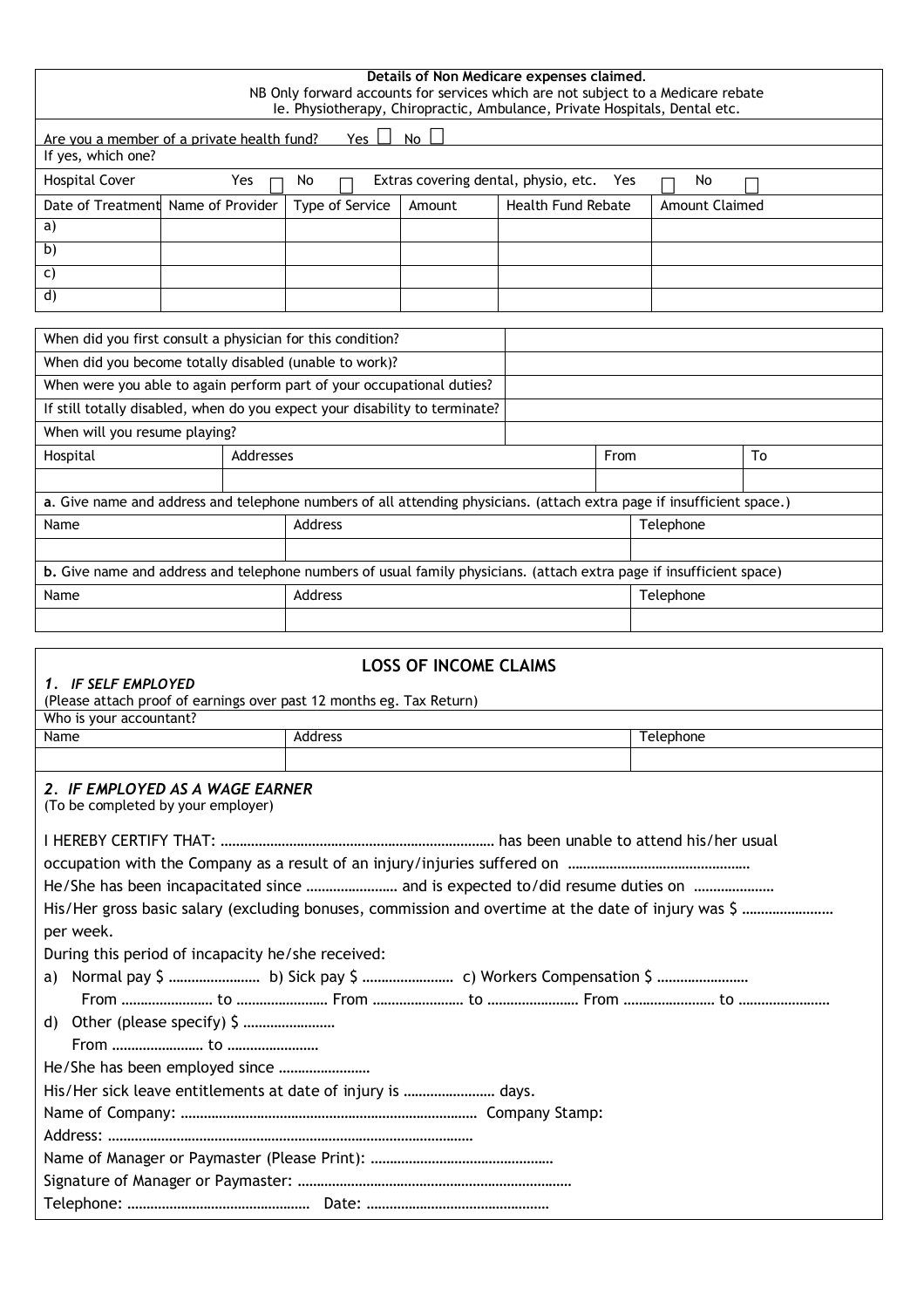Are you claiming or entitled to claim any other form of benefit (eg. Work Cover, Superannuation Injury Cover, etc.)? If so, please provide details.

………………………………………………………………………………………………………………………………………………………………………………………… …………………………………………………………………………………………………………………………………………………………………………………………

#### **DECLARATION AND AUTHORISATION**

I hereby authorise any hospital, physician or any other person who has attended me, or any employer, to furnish Sports Underwriting Australia Pty Ltd, Calliden Limited or its representatives with any and all information with respect to any sickness or injury, medical history, consultations, prescriptions, or treatment, copies of all hospital or medical records and copies of all records of employers including verification of earnings.

I acknowledge that any personal information that I have or will provide to Sports Underwriting Australia Pty Ltd and/or Calliden Limited (Calliden) is necessary for and will be used in the processing, assessing, investigation or review of this claim. I consent to Sports Underwriting Australia Pty Ltd, Calliden or its authorised agent to disclose my personal information to or receive it from an investigator, assessor, surveyor, accountant, supplier, health service provider, broker, State or Federal Authority, lawyer, another insurer or reinsurer (local or overseas), reinsurance broker, witness or another party to the claim. I will be provided with the opportunity to access my personal information (some restrictions and costs may apply). In respect of any complaint I may have regarding my personal information, Sports Underwriting Australia Pty Ltd &/or Calliden will provide to me their dispute resolution procedures.

I do solemnly and sincerely declare that the foregoing particulars are true and correct in every detail.

|  | Signature of Player: _ |  |
|--|------------------------|--|
|--|------------------------|--|

 $\mathsf{Date:}\quad$ 

(or parent/guardian if under 18 years of age)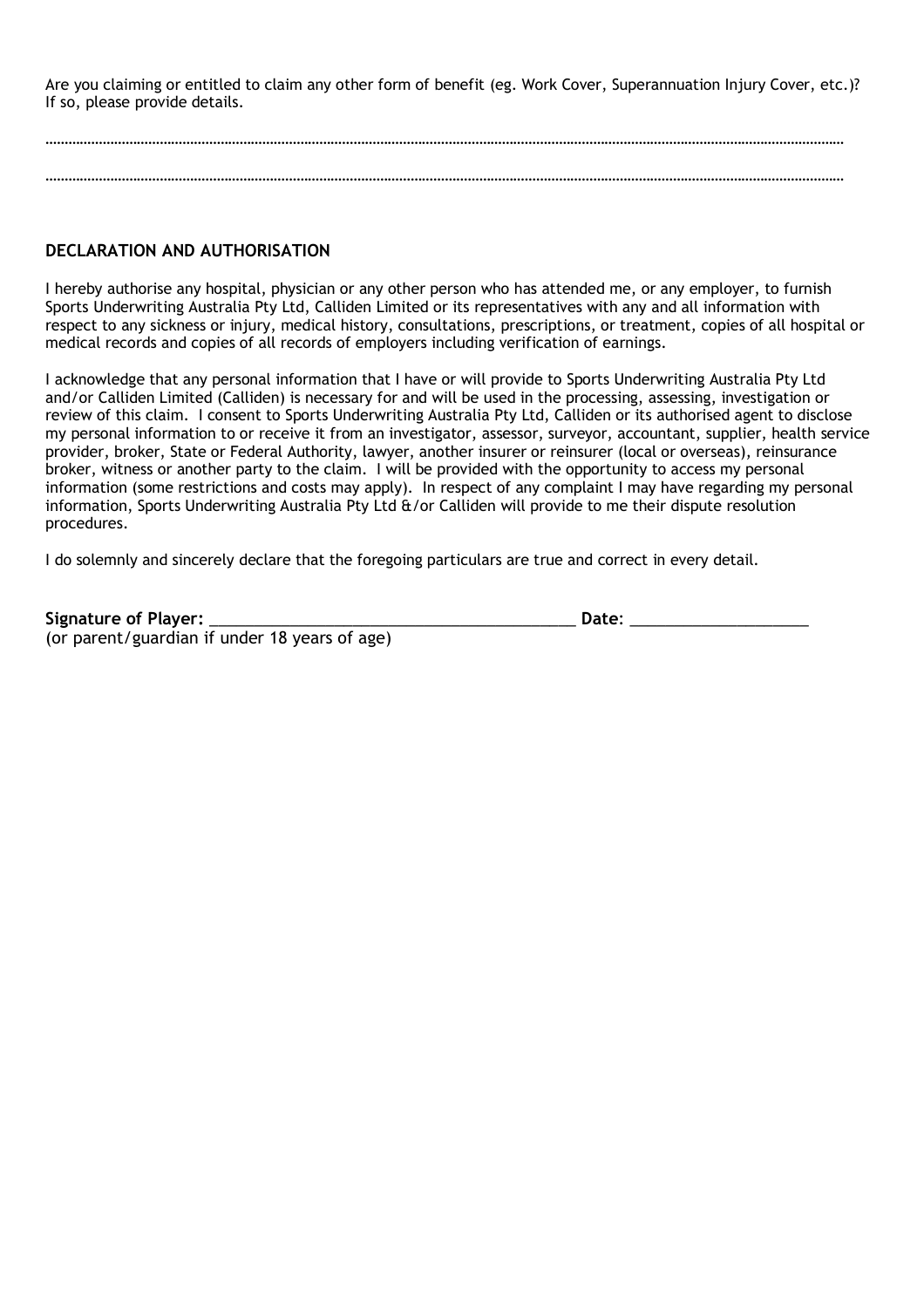## **Attending Physicians Statement**

*To be completed by a registered medical practitioner*

*(The insured is responsible for completion of this form without expense to the company)*

| <b>Patients Name</b>                                                     | <b>Address</b>                                                                  |            | Sex | M/F |
|--------------------------------------------------------------------------|---------------------------------------------------------------------------------|------------|-----|-----|
|                                                                          | What is disabling patient? (Please give a complete diagnosis of this condition) |            |     |     |
|                                                                          |                                                                                 |            |     |     |
|                                                                          |                                                                                 |            |     |     |
| <b>HISTORY:</b>                                                          |                                                                                 |            |     |     |
| 1. When did patient first receive medical treatment?                     |                                                                                 |            |     |     |
| 2. Was there a previous history of this or a similar condition?          |                                                                                 | Yes        | No  |     |
|                                                                          | If yes, please state condition and advise when previous treatment given.        |            |     |     |
|                                                                          |                                                                                 |            |     |     |
|                                                                          |                                                                                 |            |     |     |
|                                                                          |                                                                                 |            |     |     |
|                                                                          |                                                                                 |            |     |     |
| 3. a) How long have you known the patient?                               |                                                                                 |            |     |     |
| b) Are you the regular general practitioner? If no please advise who is? |                                                                                 | <b>Yes</b> | No  |     |

# **IF INJURY:** 1. When did patient suffer the injury? 2. What were the circumstances surrounding the injury?

| IF DISABILITY:                                                                                  |                |  |  |  |  |  |
|-------------------------------------------------------------------------------------------------|----------------|--|--|--|--|--|
| Patients occupation?                                                                            |                |  |  |  |  |  |
| When was patient obliged to cease work?<br>$\mathcal{P}$                                        |                |  |  |  |  |  |
| 3. If patient still disabled, when will the patient be able to commence any type of employment? |                |  |  |  |  |  |
| a) some duties                                                                                  | b) full duties |  |  |  |  |  |
| 4. If patient has recovered, when was patient able to resume.                                   |                |  |  |  |  |  |
| a) some duties                                                                                  | b) full duties |  |  |  |  |  |